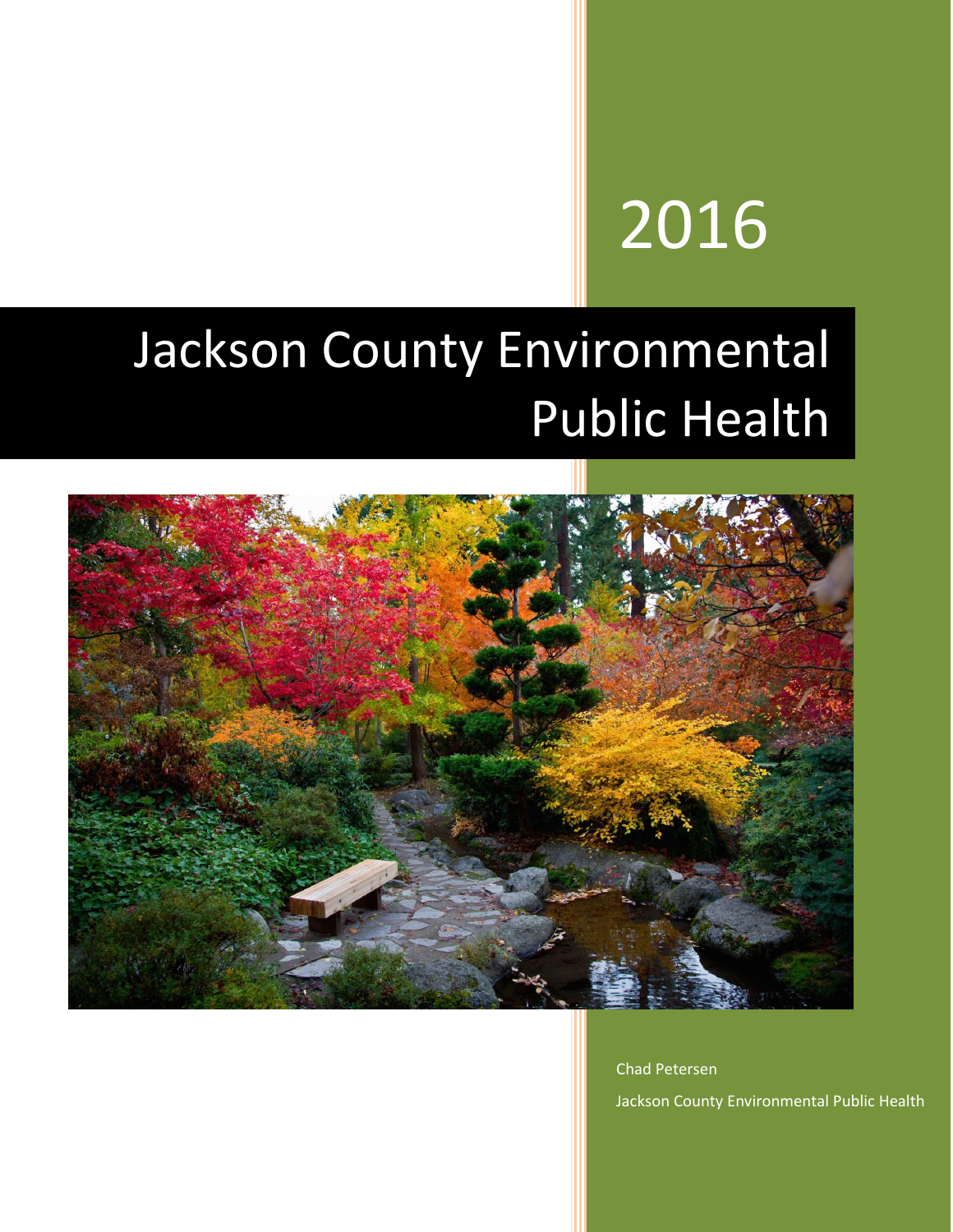### JACKSON COUNTY ENVIRONMENTAL PUBLIC HEALTH DIVISION **ANNUAL REPORT** 2016

#### **TABLE OF CONTENTS**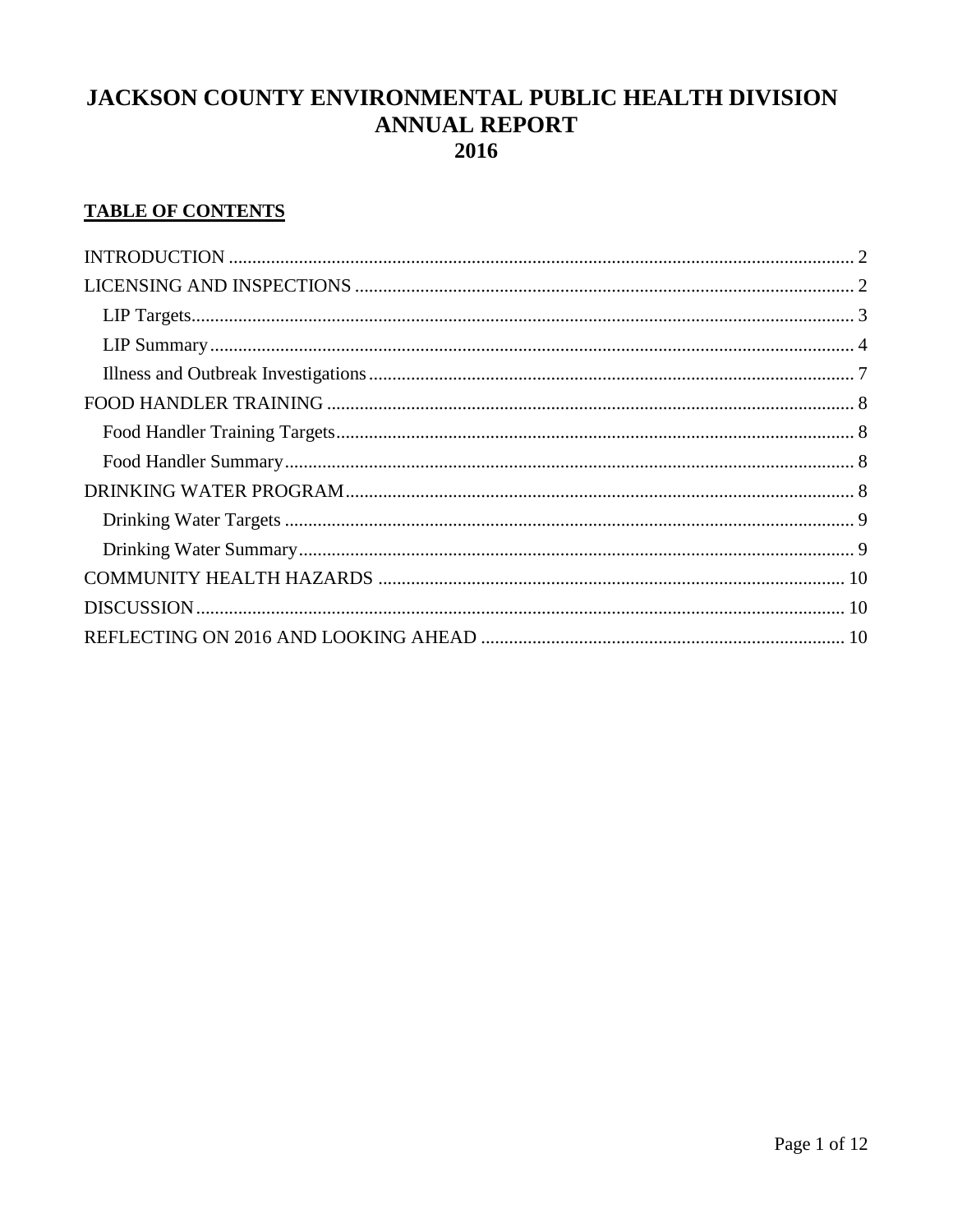#### <span id="page-2-0"></span>**INTRODUCTION**

The mission of the Environmental Public Health Division (EPH) is to promote the health and safety of the community through education and enforcement of public health regulations pertaining to food, pool, and lodging facilities, public drinking water systems, and wood stoves and open burning.

EPH licenses and inspects food service facilities (restaurants, mobile units, and temporary restaurants), pools and spas, and tourist facilities (hotels/motels, recreational parks, and organizational camps) pursuant to Oregon Revised Statutes (ORS), Oregon Administrative Rules (OAR), and contractual agreements with the Oregon Health Authority (OHA). In addition, EPH provides consultation and inspection services to child care centers, school food services, and other group use facilities, including county detention facilities.

Separate from the facility inspection services, public water systems are surveyed and monitored, through contract with OHA, to help ensure that safe drinking water standards are met*.* A contract with the Oregon Department of Environmental Quality funds the Wood Stove and Open Burning Program, which provides public education and enforces the county wood stove and open burning regulations in order to maintain compliance with federal particulate matter air pollution standards (*Note: The Wood Stove and Open Burning Program is not included in this report, as it is addressed in a separate report issued in spring.*)

EPH is also involved in various "community health hazards" (term used to describe miscellaneous public health concerns). Such hazards include recreational water quality and human or pet contact with suspect rabid animals.

#### <span id="page-2-1"></span>**LICENSING AND INSPECTIONS**

The Licensing and Inspection Program (LIP) is the informal term used to describe all programs in which licensure and/or inspections are required in order to ensure compliance with applicable health and safety regulations. The LIP program is funded 100% by license and inspection fees. The following programs are part of LIP:

• Food Program: The primary goal of the Food Program is to prevent foodborne illness. An intergovernmental agreement with the OHA delegates authority to EPH to perform all licensing and inspection services for restaurants, temporary restaurants, mobile units, commissaries, warehouses, and vending machines. Food Program activities are conducted pursuant to the following statutes and rules:

ORS Chapter 624 Food Service Facilities; OAR 333 - Division 12 Procedural Rules; OAR 333 - Division 150 Food Sanitation Rule; OAR 333 - Division 157 Inspection and Licensing Procedures; OAR 333 - Division 158 Combination Food Service Facilities; OAR 333 - Division 160 Destruction of Food Unfit for Human Consumption; OAR 333 - Division 162 Mobile Units; OAR 333 - Division 175 Food Handler Training; OAR 581 - Division 051 School Food and Nutrition Services.

 **Swimming Pools/Spas**: The purpose of the Swimming Pool/Spa Program is to prevent injuries and waterborne illness. EPH is delegated authority by OHA to conduct program activities for licensing and inspection of public pools/spas pursuant to the following statutes and rules: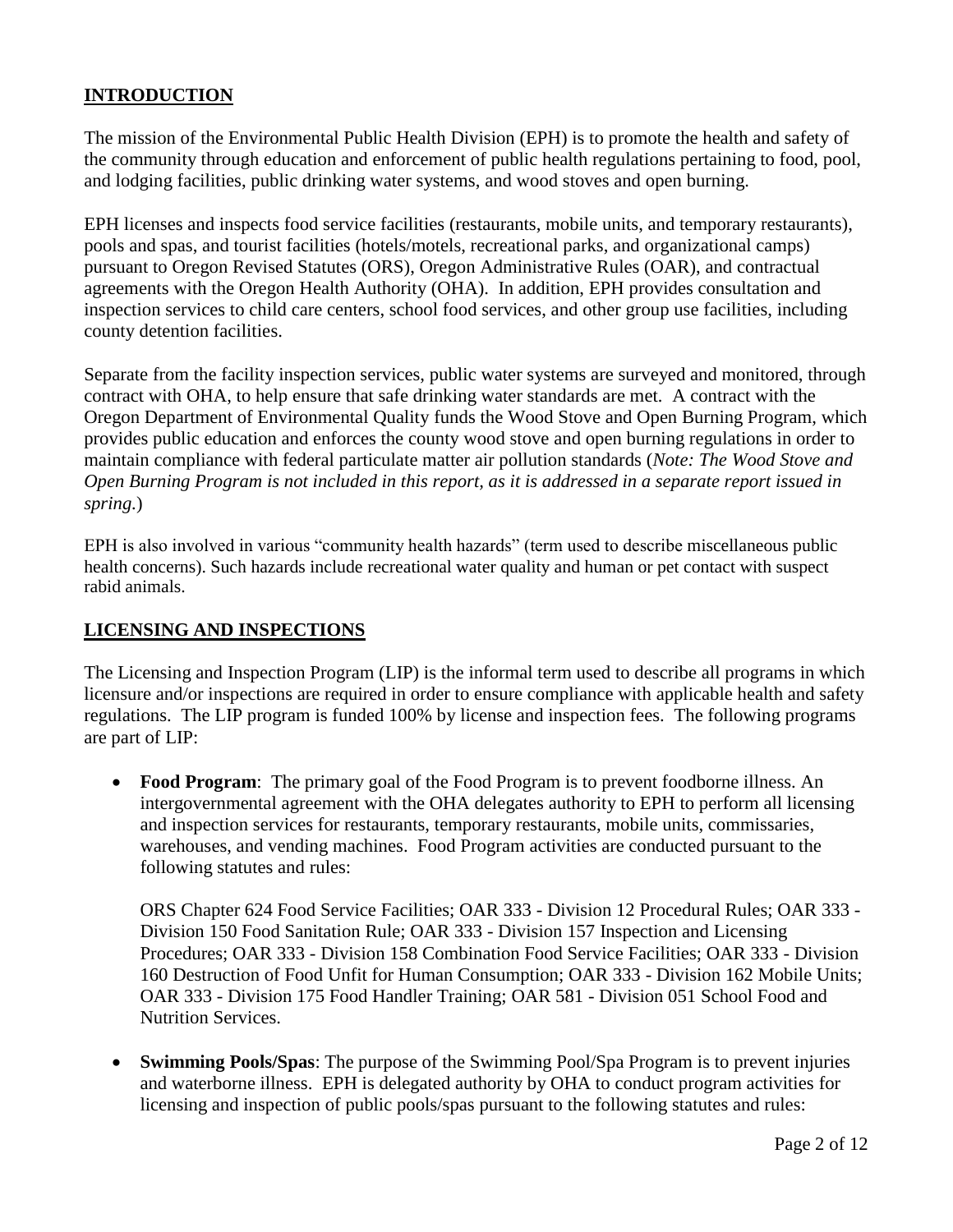ORS Chapter 448 Pool Facilities; OAR 333 - Division 12 Procedural Rules; OAR 333 - Division 60 Public Swimming Pools; OAR 333 - Division 62 Public Spa Pools.

 **Tourist Facilities:** The Tourist Facilities Program serves to prevent illness and injuries. EPH is delegated authority by OHA to conduct licensing and inspections of travelers' accommodations (hotels/motels, hostels, bed and breakfasts), organizational camps, and recreation parks (RV parks, campgrounds). Program activities are conducted pursuant to the following statutes and rules:

ORS Chapter 446 Tourist Facilities; OAR 333 - Division 12 Procedural Rules; OAR 333 - Division 29 Travelers' Accommodations Rules; OAR 333 - Division 30 Organizational Camp Rules; OAR 333 - Division 31 Construction, Operation, and Maintenance of Recreation Parks.

 **Group Use:** The goal of the Group Use Program is to prevent illness and injuries. This program is distinguished from other LIP programs in that the facilities are not licensed by EPH. Inspections are conducted by EPH at the request of the facility due to the organization's licensing body requiring inspections by the "local health department" or a Registered Environmental Health Specialist. The primary facilities involved are school food service, child care facilities (day cares and group care homes), and detention facilities.

#### <span id="page-3-0"></span>**LIP Targets**

In 2016, Jackson County EPH decided to formally take on two performance measure monitoring projects in LIP as part of the Performance and Quality (PQ) Committee requirements. Target data is monitored and reviewed during monthly staff meetings, and a quarterly report is presented to the PQ Committee during a monthly meeting. The targets and associated outcomes are represented in Table 1 below.

<span id="page-3-1"></span>

| <b>Target</b>                                                                                                                                                   | <b>Outcome</b>                                                                                                                                                                                                                                                 |
|-----------------------------------------------------------------------------------------------------------------------------------------------------------------|----------------------------------------------------------------------------------------------------------------------------------------------------------------------------------------------------------------------------------------------------------------|
| Achieve at least 95% of required inspections.                                                                                                                   | Achieved 86% of inspections. (Note: the<br>underachievement was directly due to losing 2<br>trained FTE to career changes, and time for training<br>new staff.)                                                                                                |
| Conduct all re-inspections of food service critical<br>violations (violations that can directly contribute to<br>food contamination or illness) within 14 days. | 164 of 170 re-inspections conducted within 14 days.<br>Some of the inspections that did not get closed out<br>within the 14 days were due to inspectors not<br>documenting the corrections properly. Solutions<br>were discussed during monthly staff meeting. |

#### **Table 1: Annual LIP Target Data**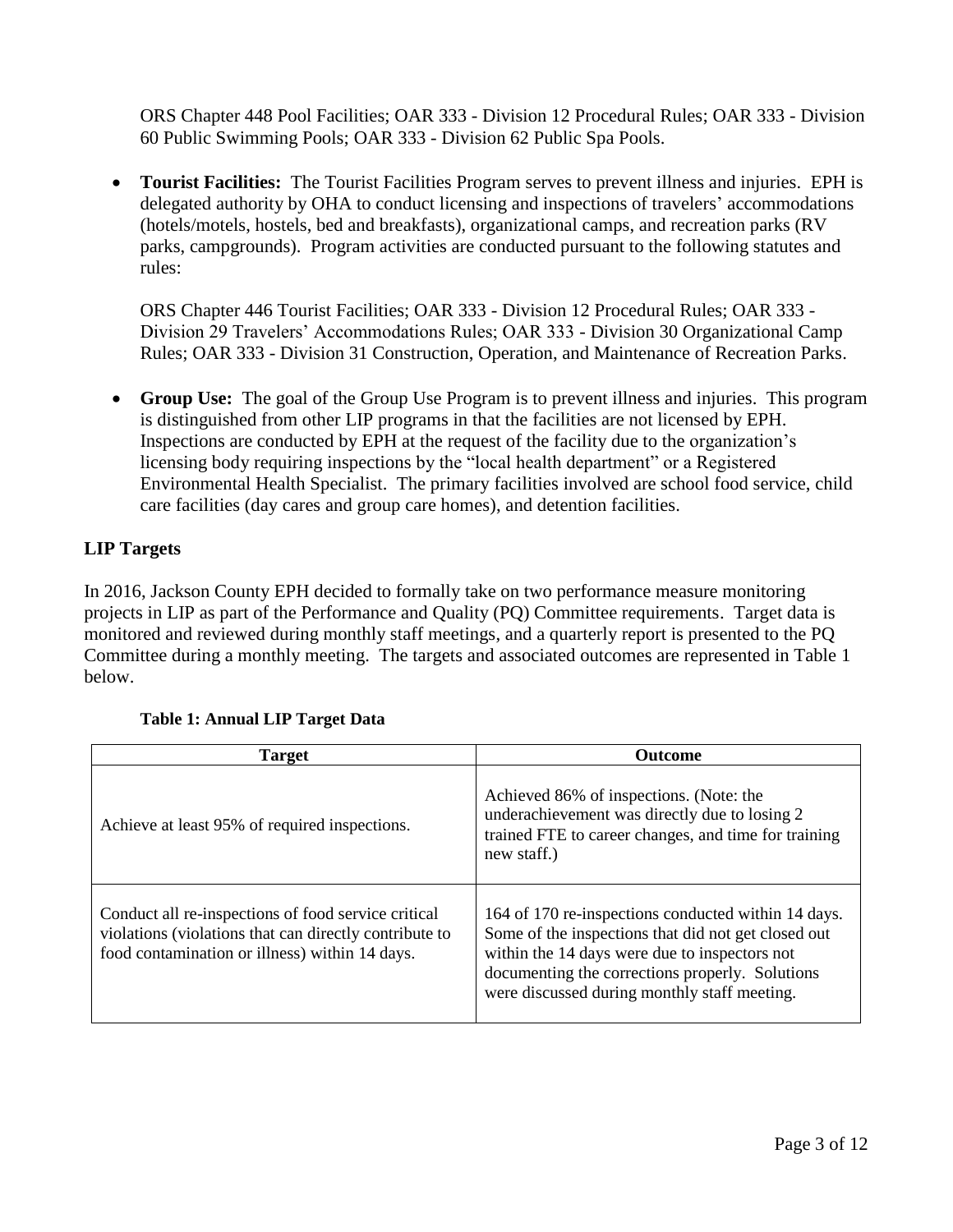#### **LIP Summary**

There were approximately 2,400 inspections due in 2016, and staff completed 2,107 of these inspections to yield an 88% inspection rate (Figure 1 offers historic annual inspection data). There were 3.5 field FTE in the licensing and inspection programs, resulting in an average of 602 inspections conducted per field employee in 2016. This number is somewhat skewed, in the fact we were without 1 FTE for 2 months and without another 1 FTE for a month. Then hired 2 new employees in which the productivity again fell during the 2 to 3 month EHS training process (*Note: There are about 50 more inspections of travelers' accommodations due in even-numbered years, as they are inspected every two years, and the inspections are not distributed evenly among years.)* 



**Figure 1**

Linear (Total number of inspections required)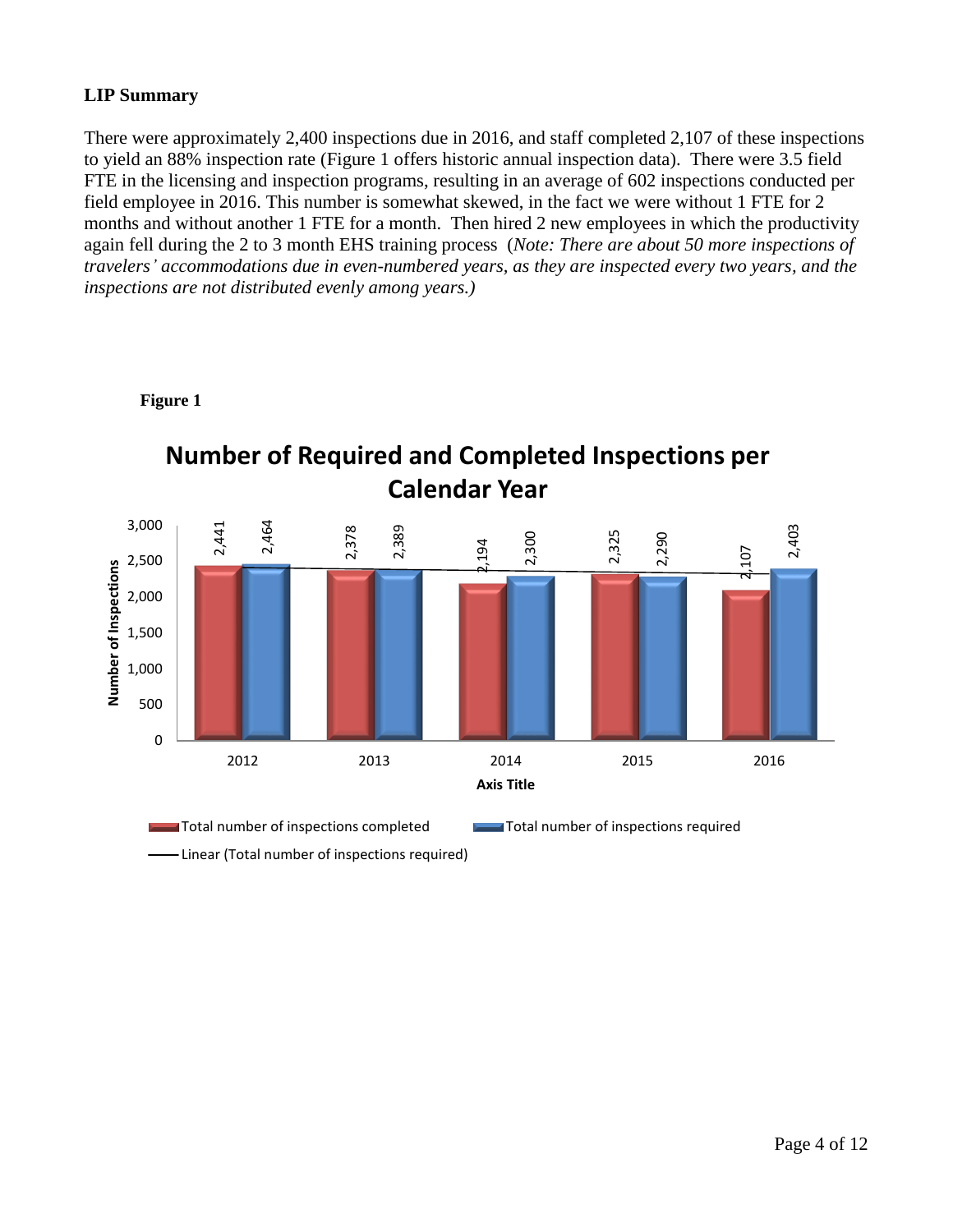



## **Number of Licensed Facilities in Jackson County per**

The number of licensed facilities (excluding temporary restaurants) has remained relatively flat over the past ten years at just less than 1,200 facilities (see Table 2 and Figure 2). A slight decline in facilities was realized in 2012 through 2014. But 2016 looked to bring a slight increase in the overall facility count, which is primarily attributed to the increased number of mobile food units. There has been a growing trend and popularity of mobile food vendors, and the creation of the food pod. Food pods are designated areas where several mobile food vendors gather and can offer their customers a wide variety of different foods in one location. Mobile units can be an appealing business enterprise due to their relatively low startup cost and overhead, in addition to the allure of self-employment.

The improving economy looks to be playing a role in the upswing of facility numbers as well. The department is beginning to see large corporate restaurant and hotel chains building new facilities in Jackson County again.

The number of temporary restaurants has steadily been decreasing since 2011. This decline is attributed to a change in temporary restaurant regulations that allows for 90-day seasonal and 30-day intermittent licenses for growers markets and other ongoing events, rather than issuing multiple single-event temporary licenses. But the main reason for the decrease is believed to be the use of licensed mobile food units at events rather than temporary food booths.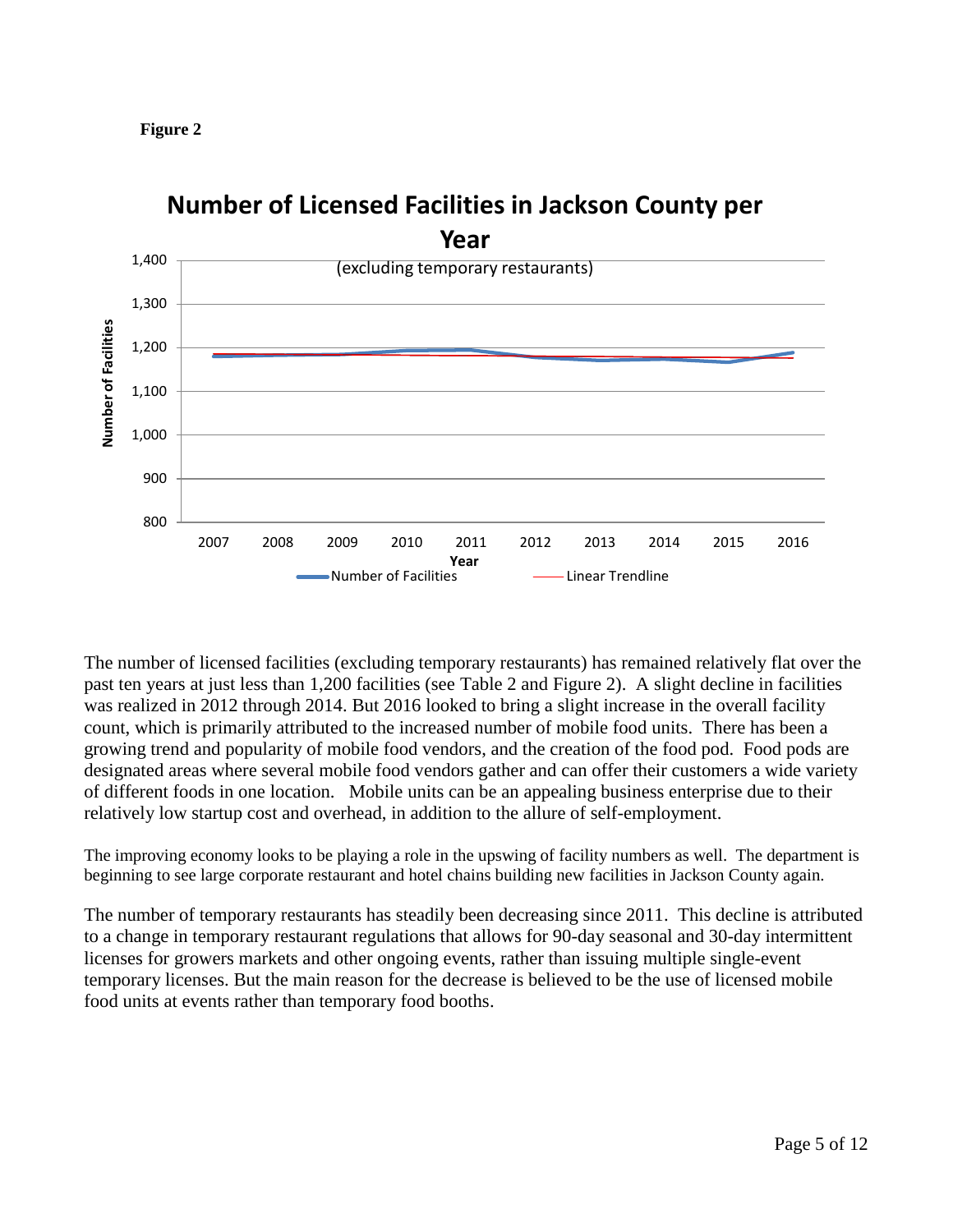| <b>Facility Type</b>          | 2007  | 2008           | 2009            | 2010  | 2011   | 2012  | 2013  | 2014  | 2015  | 2016  |
|-------------------------------|-------|----------------|-----------------|-------|--------|-------|-------|-------|-------|-------|
| <b>Restaurants</b>            | 637   | 629            | 629             | 631   | 636    | 636   | 645   | 640   | 647   | 651   |
| <b>Mobile Units</b>           | 94    | 84             | 92              | 96    | 104    | 100   | 91    | 101   | 94    | 106   |
| <b>Commissaries</b>           | 8     | 11             | 13              | 15    | 11     | 13    | 11    | 10    | 10    | 13    |
| Warehouses                    | 17    | 13             | 13              | 12    | 12     | 11    | 11    | 12    | 10    | 12    |
| Vending                       | 3     | $\overline{2}$ | $\overline{2}$  |       | 1      | 1     |       | 1     | 1     | 1     |
| Pools/Spas                    | 212   | 214            | 211             | 212   | 205    | 200   | 201   | 206   | 204   | 207   |
| <b>Tourist Accommodations</b> | 135   | 142            | 138             | 138   | 135    | 132   | 127   | 125   | 123   | 123   |
| <b>Bed and Breakfasts</b>     | 30    | 30             | 30              | 29    | 29     | 27    | 28    | 23    | 22    | 20    |
| <b>Recreational Parks</b>     | 35    | 34             | 34              | 33    | 33     | 32    | 30    | 31    | 31    | 31    |
| <b>Organizational Camps</b>   | 9     | 8              | $7\phantom{.0}$ | 8     | $\tau$ | 6     | 6     | 5     | 5     | 5     |
| <b>Benevolent Restaurants</b> | nd    | 16             | 16              | 19    | 22     | 20    | 20    | 20    | 20    | 20    |
| <b>Totals</b>                 | 1,180 | 1,183          | 1,185           | 1,194 | 1,195  | 1,178 | 1,171 | 1,174 | 1,167 | 1,189 |
|                               |       |                |                 |       |        |       |       |       |       |       |
| <b>Temporary Restaurants</b>  |       |                |                 |       |        |       |       |       |       |       |
| (non-benevolent)              | 170   | 202            | 220             | 219   | 223    | 184   | 202   | 180   | 176   | 153   |
| <b>Temporary Restaurants</b>  |       |                |                 |       |        |       |       |       |       |       |
| (benevolent)                  | 146   | 145            | 152             | 152   | 153    | 140   | 140   | 128   | 128   | 92    |
| <b>Temp Restaurants Total</b> | 316   | 347            | 372             | 371   | 376    | 324   | 342   | 308   | 304   | 245   |

**Table 2: Historic Licensed Facility Numbers**

In 2016, there were five restaurants that received a "Failed to Comply" inspection score (see Table 3 for historic data). Four restaurants voluntarily closed in 2016 due to imminent health hazards, but were reopened when health hazards were corrected.

|  |  |  |  | Table 3: Historic Restaurant Failure to Comply and Closures |  |  |  |  |  |
|--|--|--|--|-------------------------------------------------------------|--|--|--|--|--|
|--|--|--|--|-------------------------------------------------------------|--|--|--|--|--|

| Year                     | 2007 | 2008 | 2009 | 2010 | 2011 | 2012 | 2013 | 2014 | 2015 | 2016 |
|--------------------------|------|------|------|------|------|------|------|------|------|------|
| <b>Failure to Comply</b> |      |      | ∽    | ∸    |      |      |      | -    |      |      |
| <b>Closures</b>          |      |      |      |      |      |      |      |      |      |      |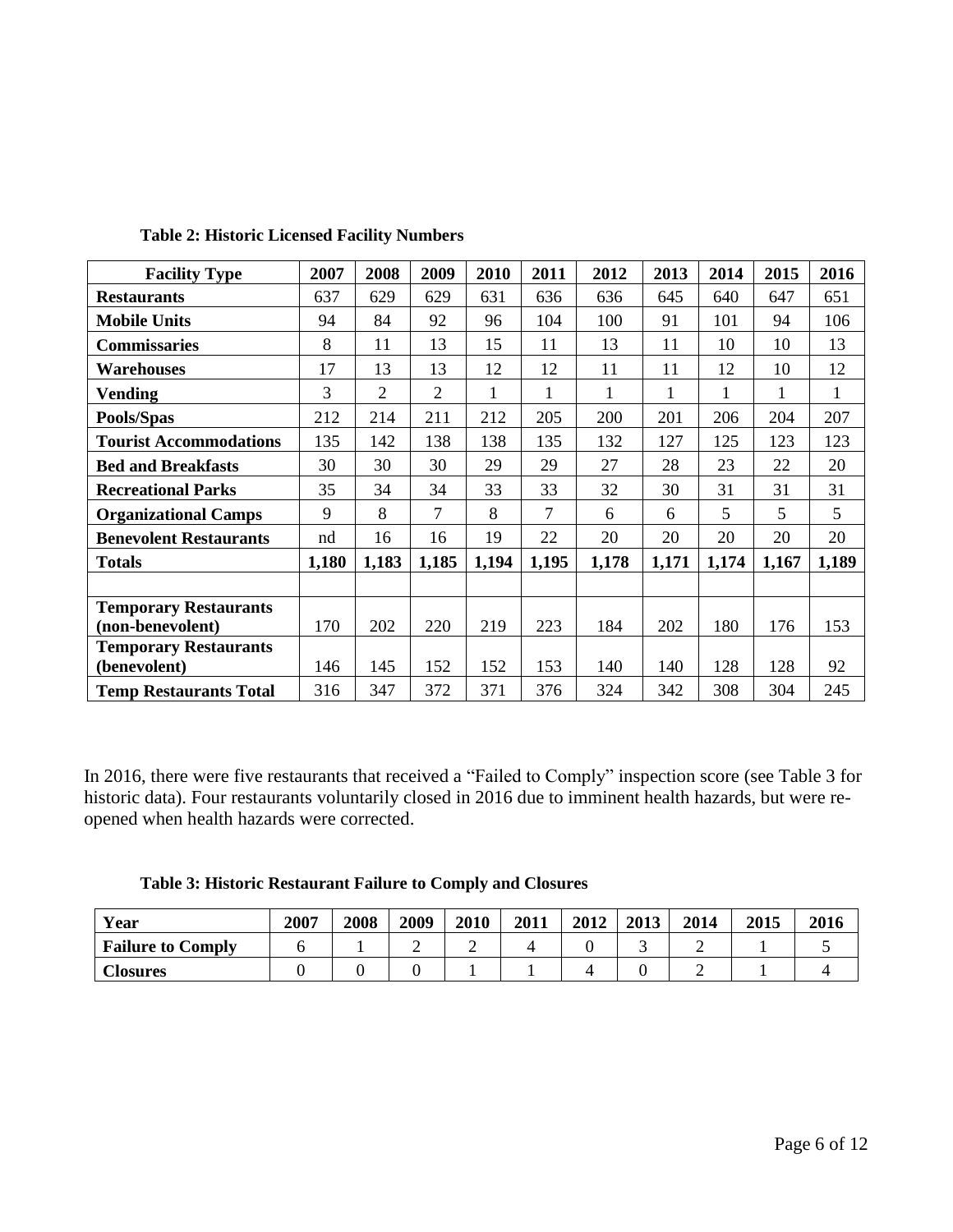In 2016 there were 138 total facility complaints received (Table 4). Most complaints involve unsanitary conditions (real and perceived). Such general complaints of unsanitary conditions are investigated and resolved.

#### **Table 4: Historic Licensed Facility Complaint Data (vast majority are food service facility complaints)**

| Year                             | 2007 | 2008 | 2009 | 2010 | 2011 | 2012 | 2013 | 2014 | 2015 | 2016 |
|----------------------------------|------|------|------|------|------|------|------|------|------|------|
| <b>Total Facility Complaints</b> | 183  | 89   | 134  | 148  | 141  | 138  | ـ 40 | 161  | 141  | 138  |

In respect to public pools and spas, of the 264 inspections conducted in 2016, seventeen resulted in temporary closure, commonly due to insufficient levels of chlorine disinfectant (Table 5). The facilities are allowed to reopen as soon as their water chemistry meets the appropriate parameters.

#### **Table 5: Historic Pool and Spa Temporary Closures**

| Year                      | 2007 | 2008 | 2009     | 2010 | 2011 | 2012 | 2013 | 2014        | 2015 | 2016 |
|---------------------------|------|------|----------|------|------|------|------|-------------|------|------|
| <b>Number of Closures</b> | nd   | nd   | ററ<br>20 | 24   | ັ    |      | 36   | $\sim$<br>ັ |      | . .  |

In addition to the licensed facility inspections, Environmental Public Health staff conducted 188 total inspections of child care facilities, school food service, and other group use facilities (Table 6).

#### **Table 6: Historic Non-Licensed Facility Inspections**

| Year                           | 2007 | 2008 | 2009 | 2010 | 2011 | 2012 | 2013 | 2014 | 2015 | 2016 |
|--------------------------------|------|------|------|------|------|------|------|------|------|------|
| Day Care, School Food Service, |      |      |      |      |      |      |      |      |      |      |
| and Group Use Inspections      | 105  | 202  | 205  | 204  | 196  | 184  | 190  | 197  | 184  | 188  |

#### <span id="page-7-0"></span>**Illness and Outbreak Investigations**

59 of the aforementioned 138 complaints were reports of illness thought to be associated with a restaurant. Because a large portion of the population associates gastroenteritis with the last meal they consumed, illnesses are often attributed to restaurants. In reality, seldom are illnesses caused by the suspect facility. In addition, viral gastroenteritis (typically norovirus) circulates throughout the world each year and causes much of the illness mistakenly attributed to restaurants. All reports of illness are investigated, foodborne illness education is provided, and the facility is notified of the complaint.

Of the 59 reports of suspect illness complaints, five of the investigations were initially identified as a suspect outbreak (broadly defined as persons from two or more non-households who develop the same clinical illness after eating at the same place). Upon further investigation, all five of the potential outbreaks revealed that the parties involved likely had other contacts or relationships with one another aside from the suspect meal (these commonly involved extended families or friends with previous contact). In such circumstances, the complainant is provided education about foodborne illness, the food service facility is notified, and food safety is discussed. Because there may be other sources of illness aside from the food service facility (including person-to-person transmission), full outbreak investigations are not conducted when the parties involved have other epidemiological relationships aside from eating at the facility.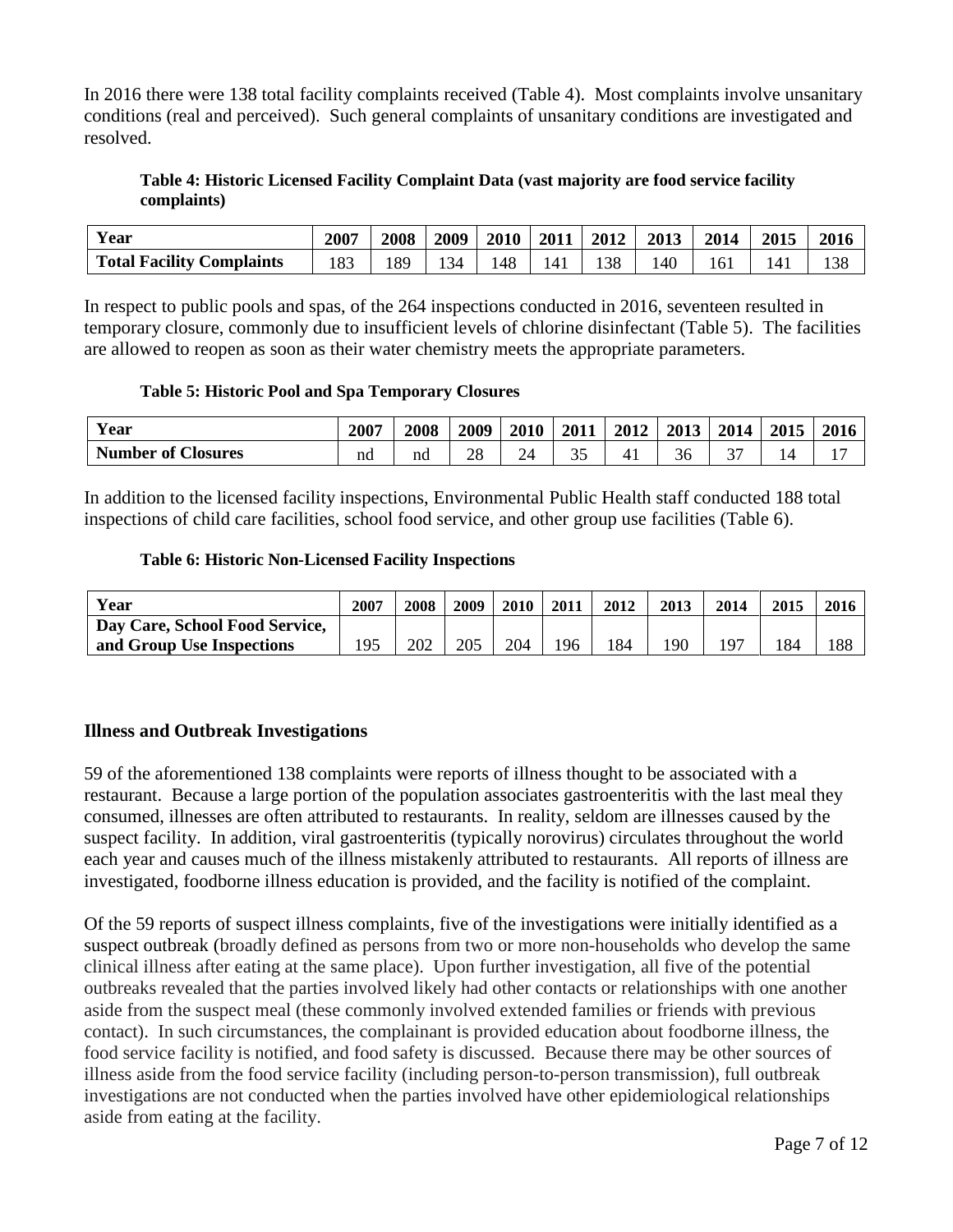#### <span id="page-8-0"></span>**FOOD HANDLER TRAINING**

EPH operates a Food Handler Training Program in order to reduce foodborne illness by promoting workers' knowledge of basic food safety principles. The program activities are conducted pursuant to the following statutes and rules:

ORS Chapter 624 Food Service Facilities; OAR 333 - Division 12 Procedural Rules; OAR 333 - Division 175 Food Handler Training.

#### <span id="page-8-1"></span>**Food Handler Testing**

All food handler training is offered on-line through a contract with Lane County. Food handlers can visit orfoodhandlers.com to take the exam, then pay the \$10 fee and print their card. Cards are valid for 3 years and are accepted in any county in the state of Oregon.

#### <span id="page-8-2"></span>**Food Handler Summary**

All food service workers in Oregon are required to obtain a Food Handler Certificate by passing a 20 question Oregon Food Handler Examination with a score of 75% or greater. As of January 1, 2015, the only option for Jackson County residents to obtain a food handlers card is through our online testing site or other competing online testing sites. The steady decline of people taking in-office food handler testing and the increasing number of online testing contributed to the decision of strictly offering testing online. We will be able to reduce FTE in this program and lower overall cost with this decision. The total number of cards issued has remained fairly steady in recent years (Table 7).

| Year                       | 2007  | 2008  | 2009  | 2010  | 2011  | 2012  | 2013  | 2014  | 2015  | 2016  |
|----------------------------|-------|-------|-------|-------|-------|-------|-------|-------|-------|-------|
| Cards Issued via           |       |       |       |       |       |       |       |       |       |       |
| Live Proctor*              | .679  | 2,043 | 1,234 | 1,358 | 1,358 | .391  | .,185 | 305   | N/A   | N/A   |
| <b>Cards Issued Online</b> | 2,062 | 2,761 |       | 4.123 | 4,208 | 4,020 | 3,140 | 3,302 | 4.267 | 3,817 |
| <b>Total Cards Issued</b>  | 3,741 | 4,804 | 5,005 | 5,481 | 5,564 | 5,411 | 4,325 | 4,607 | 4.267 | 3.817 |

<span id="page-8-3"></span>**Table 7: Historic Food Handler Certificate Information**

\*Includes examinations given on-site, off-site by Serv Safe-certified staff, and re-issued cards.

#### **DRINKING WATER PROGRAM**

The primary goal of the Drinking Water Program is to prevent illness from public drinking water sources. An intergovernmental agreement with the Oregon Health Authority Drinking Water Program delegates authority to EPH to perform services for public drinking water systems. Activities are conducted pursuant to the following statutes and rules:

ORS Chapter 448 Water and Sewage Systems; OAR 333 - Division 61 Public Water Systems.

EPH provides water system surveys, monitoring, and compliance activities for 213 public drinking water systems in Jackson County that provide clean water to approximately 21,000 citizens. There were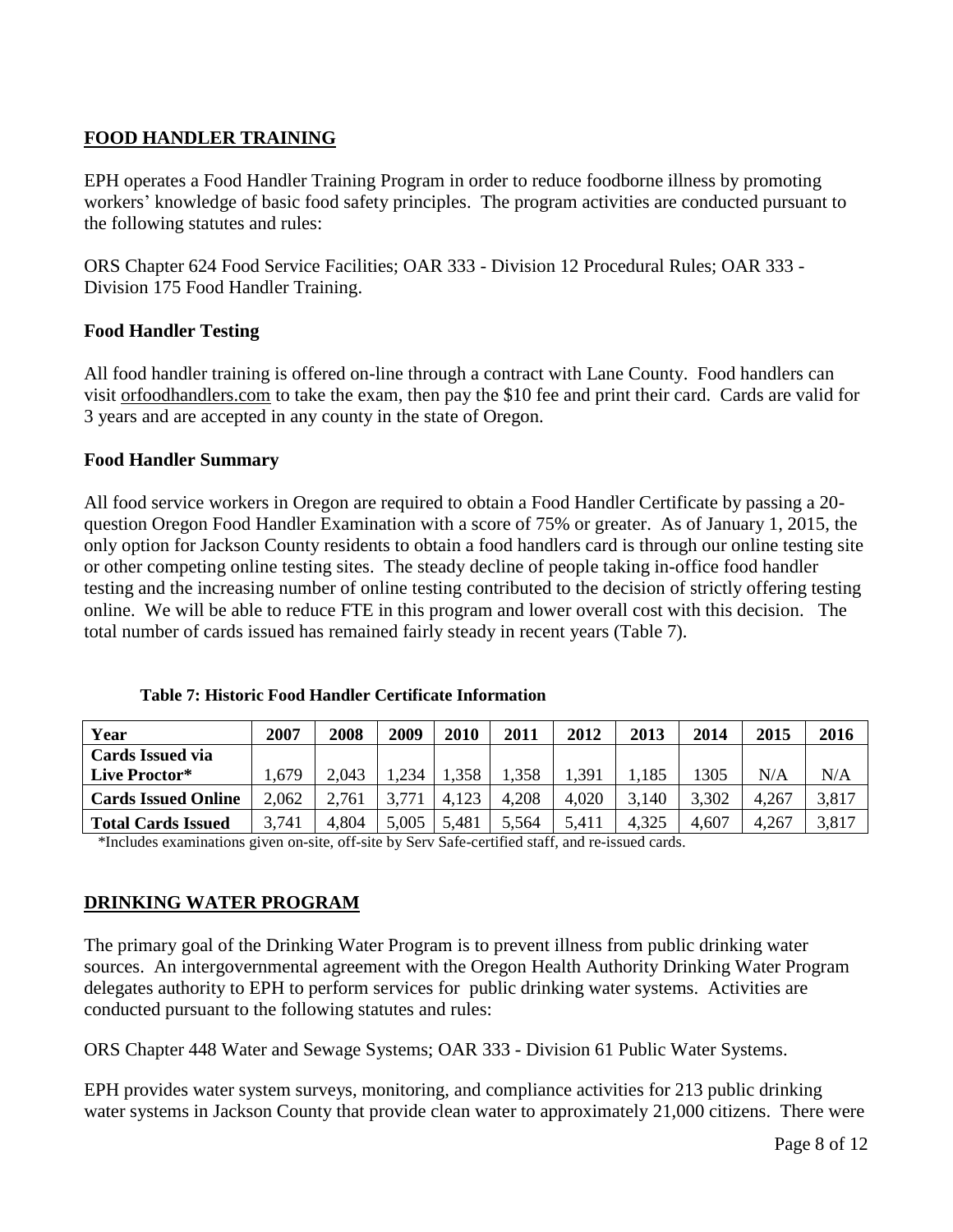0.8 field FTE (1.0 total FTE) dedicated to this program in 2016. (*Note: Water systems that serve more than 3,300 people are monitored by the State of Oregon Drinking Water Program staff, not Jackson County EPH staff.)*

Public water systems are classified by the following definitions:

- Community Water System: A water system which has at least 15 service connections or which supplies drinking water to 25 or more of the same people year-round in their residences. Examples are cities, towns, subdivisions, mobile home parks, and the like.
- Non-transient Non-community Water System: A water system which supplies water to 25 or more different people for at least 60 days a year. Examples include schools, hospitals, and work places.
- Transient Non-community Water System: A water system which provides water in a place such as a restaurant or campground where people do not remain for long periods of time.
- State Regulated Water System: Water systems which provide water to small residential communities between four and 14 connections, or serves from ten to 24 persons a day at least 60 days a year, or is licensed by the Health Division or delegate county health department but is not a Transient Water System.

#### <span id="page-9-0"></span>**Drinking Water Targets**

The following targets were monitored monthly to ensure systems were being surveyed as needed and that *E. coli* alerts were responded to in a timely manner. *E. coli* alerts were targeted due to the potential for acute and severe illness, as opposed to chronic health issues that may result from long-term ingestion of other contaminants.

#### **Table 8: Annual Drinking Water Program Target Data**

| Targets                                           | <b>Outcome</b>                                    |
|---------------------------------------------------|---------------------------------------------------|
| Conduct all required public water system surveys. | 36 of 36 of required surveys were conducted.      |
| Respond to E. coli positive water sample alerts   | 3 of 3 E. coli alerts were responded to within 24 |
| within 24 hours of notification.                  | hours.                                            |

#### <span id="page-9-1"></span>**Drinking Water Summary**

Water system surveys are performed every three to five years. The surveys are a comprehensive on-site review of the ability to provide drinking water to the public that is safe for human consumption, according to eight specific components: source of supply, treatment, storage, distribution, pumping, monitoring, management and operations, and operator certification.

Thirty-six drinking water systems were surveyed in 2016. In addition to the system surveys, staff responded to 141 alerts (also included in these alerts were notifications regarding water quality samples of concern even if corrective action wasn't required). When a water sample exceeds the maximum contaminant level (MCL) or other designated threshold, an alert is issued by the Oregon Drinking Water Program to EPH for follow up with the system operator. Additionally, the water system operators are often notified by the water laboratory that conducted the analysis. EPH staff provides consultation to the subject water system operator regarding appropriate corrective action, including follow-up sampling protocol, as necessary.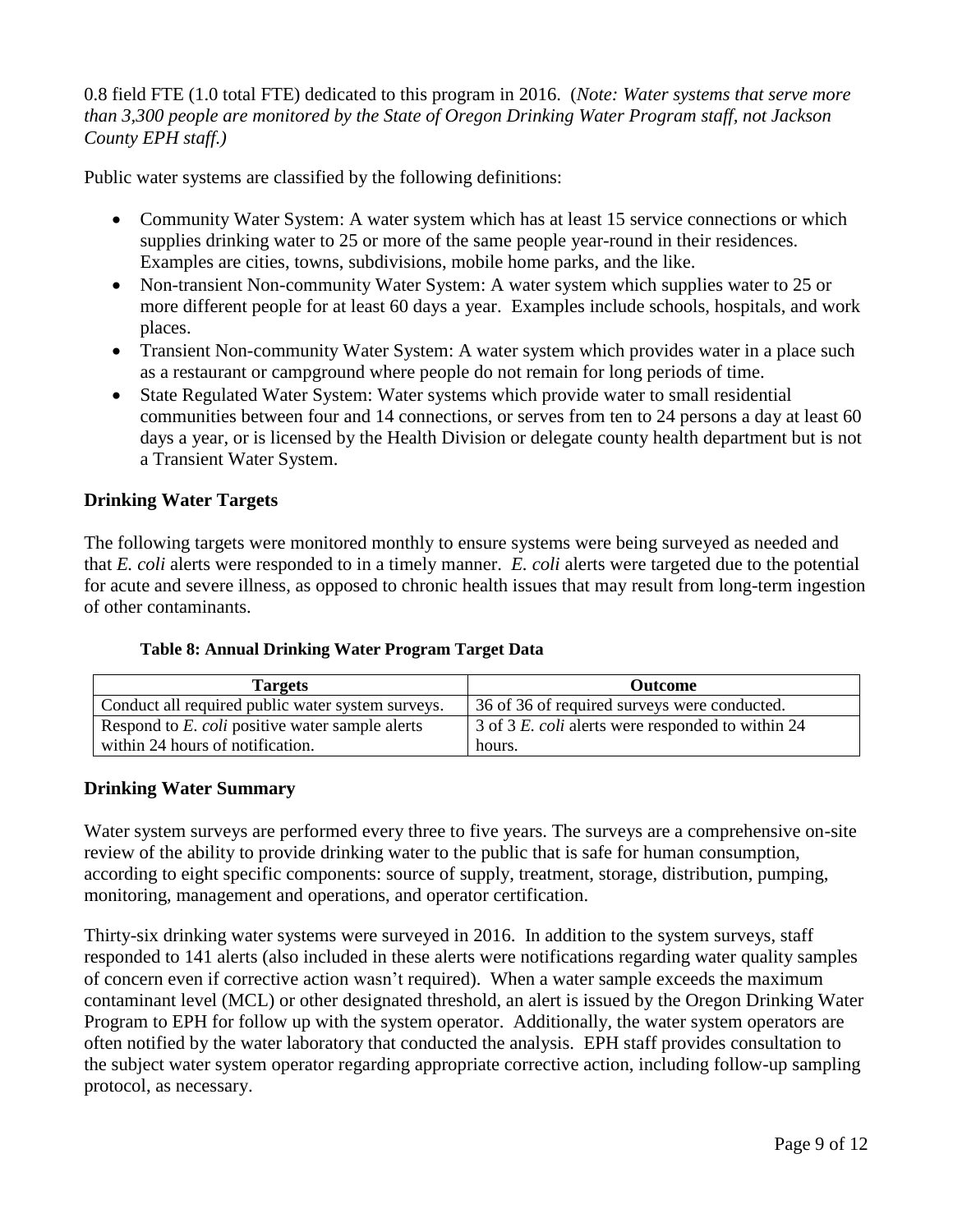#### <span id="page-10-0"></span>**COMMUNITY HEALTH HAZARDS**

"Community health hazards" is a term used to describe the miscellaneous public health concerns that involve EPH. Activities in this area are funded by a small amount of General Fund. No FTE are formally dedicated to this program. The funding is applied on a discretionary basis depending on the need.

**Harmful Blue-green Algae Blooms:** The Oregon Health Authority's Harmful Algae Bloom Surveillance (HABS) program is the lead agency concerning blooms. Locally, EPH is often involved in answering questions from the public and media about the blooms. When a bloom is detected, a health advisory is issued by Oregon Health Authority's Harmful Algae Bloom Surveillance (HABS) program for the water body until tests show the bloom is below the established threshold considered safe.

There were no algae blooms identified in Jackson County water bodies in 2016. In 2012, HABS initiated a toxin-based monitoring program (TBM), which allows for advisories to be issued when toxins exceed acceptable thresholds, rather than issuing advisories based on cell counts of potentially harmful blue-green algae. The purpose of TBM is to determine actual health risks rather than potential health risks from blooms. Statewide, there were 9 advisories issued in 2016.

The HABS program was funded by a federal grant from the Centers for Disease Control (CDC). Funding for the HABS program ended as of September 30, 2013, and many program functions are no longer available. However, the Oregon Health Authority (OHA) will continue to collect and review information on harmful algae blooms and to inform the public through the issuing and lifting of advisories when water sampling data warrants.

#### <span id="page-10-1"></span>**DISCUSSION**

EPH staff provides specialized services to many businesses and organizations, emphasizing the importance of maintaining a highly qualified, well trained, and professional staff to maximize the effectiveness of the services to the community. Because the licensing and inspection programs are feebased, it is imperative for EPH to maintain fees that are adequate to cover associated program costs.

While EPH receives a modest contribution of General Fund to address community health hazards, there is inadequate funding to fully address the multitude of citizen concerns regarding various local community health hazards, such as rabies prevention, blue-green algae, recreational water quality, and indoor air quality, among other environmental public health hazards.

#### <span id="page-10-2"></span>**REFLECTING ON 2016 AND LOOKING AHEAD**

**Licensed Inspection Program (LIP):** EPH fell short of attaining our goal of at least 95% completion rate of required inspections in LIP. This is directly attributed to a staff shortage. In 2016 we lost a tenured inspector of 7 years and another that had been with the department for 2 years. With the difficulty of recruiting experienced Environmental Health Specialists (EHS), we hired two EHS Trainees, which required several months of training. We look forward to having a trained full staff for 2017 and hope to exceed our 95% completion rate for the coming year.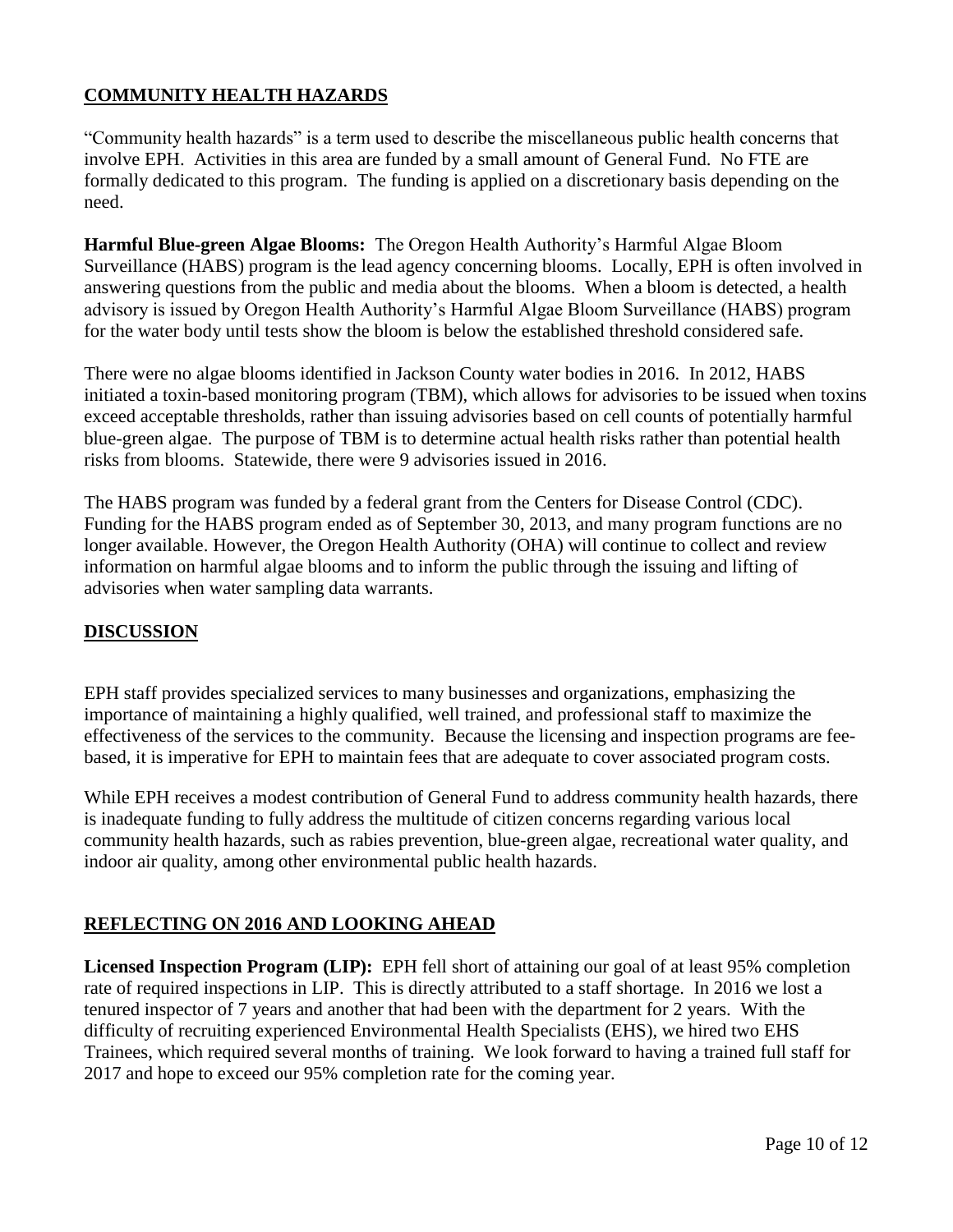We are also looking forward to having a new software inspection program coming online in February of 2017. The program is being beta tested in several counties in Oregon already, and should be ready to go live in all other counties in early 2017. The new web-based software program, which is called Health Space, is being fully funded by the Oregon Food Handler testing online site administered by Lane County.

**Wood Stove and Open Burning:** The Wood Stove and Open Burning program is addressed in a separate report, as most of the work in the program is typically conducted between October and May. However, it is worth mentioning that funding for this program via grant from the Department of Environmental Quality (DEQ) was reduced by half in recent years, then reduced again by \$2000 in 2015, which is not adequate to fund the appropriate FTE level to respond to public complaints in the field. Such cuts not only directly affect the level of service provided within the program, but also have a ripple effect throughout EPH, as staff work needs to be reallocated to other programs, or FTEs reduced.

**Organizational Camp Rules:** In 2016 a group was formed consisting of organizational camp owners, operators and governmental officials to rewrite definitions in the Oregon Revised Statutes pertaining to organizational camps. The new language has been passed in legislation. The same group is going to be adding and rewriting language in the Organizational Camp Oregon Administrative Rules in the beginning of 2017.

**Drinking Water Program Funding:** Funding for Jackson County's Drinking Water Program is currently remaining flat, while the workload has increased due to the implementation of the Ground Water Rule in 2009, and the Revised Total Coliform Rule in 2016. The Ground Water rule requires EPH to follow up with correction when significant deficiencies are identified on system surveys, while the Revised Coliform Rule requires EPH staff under certain circumstances to conduct on-site investigations of the water system. With costs increasing locally, and budgetary concerns at the federal and state level, it is unknown how the local program will be affected in the long run.

For the second year in a row, Jackson County EPH has been awarded one of two grants of \$5000 by the State of Oregon Domestic Well Safety Program (DWSP). In partnership with Patton Environmental, Jackson County EPH was able to offer education and free well testing for nitrates for people on private wells.

**Pools and Spas:** The State's Pool Program Coordinator Steve Keifer retired in 2016 after a long tenure of being the Oregon Health Authority (OHA) Pool, and Tourist Facility expert. This has created a large gap in the program which has tried to be backfilled with existing OHA staff, but the program has been unable to provide the counties with sufficient expertise needed. With this said, OHA has decided to recruit and hire someone with experience in the coming 2017 year.

**Food Handler Cards:** We have been seeing a slight decline in Food Handler card revenue since 2014. This could partly be due to strictly online testing in 2015, or to competition from other private party testing sites. Per contractual agreement, Jackson County EPH receives a portion of revenue when Jackson County residents get their cards through [www.orfoodhandlers.com,](http://www.orfoodhandlers.com/) which equates to \$8.00 per card. It is also noteworthy that food handler certificate fees have been capped at \$10.00 by statute for more than fifteen years. Historically, this revenue has provided funding to support our front office assistants in administering not only the food handler program, but assisting in the LIP program.